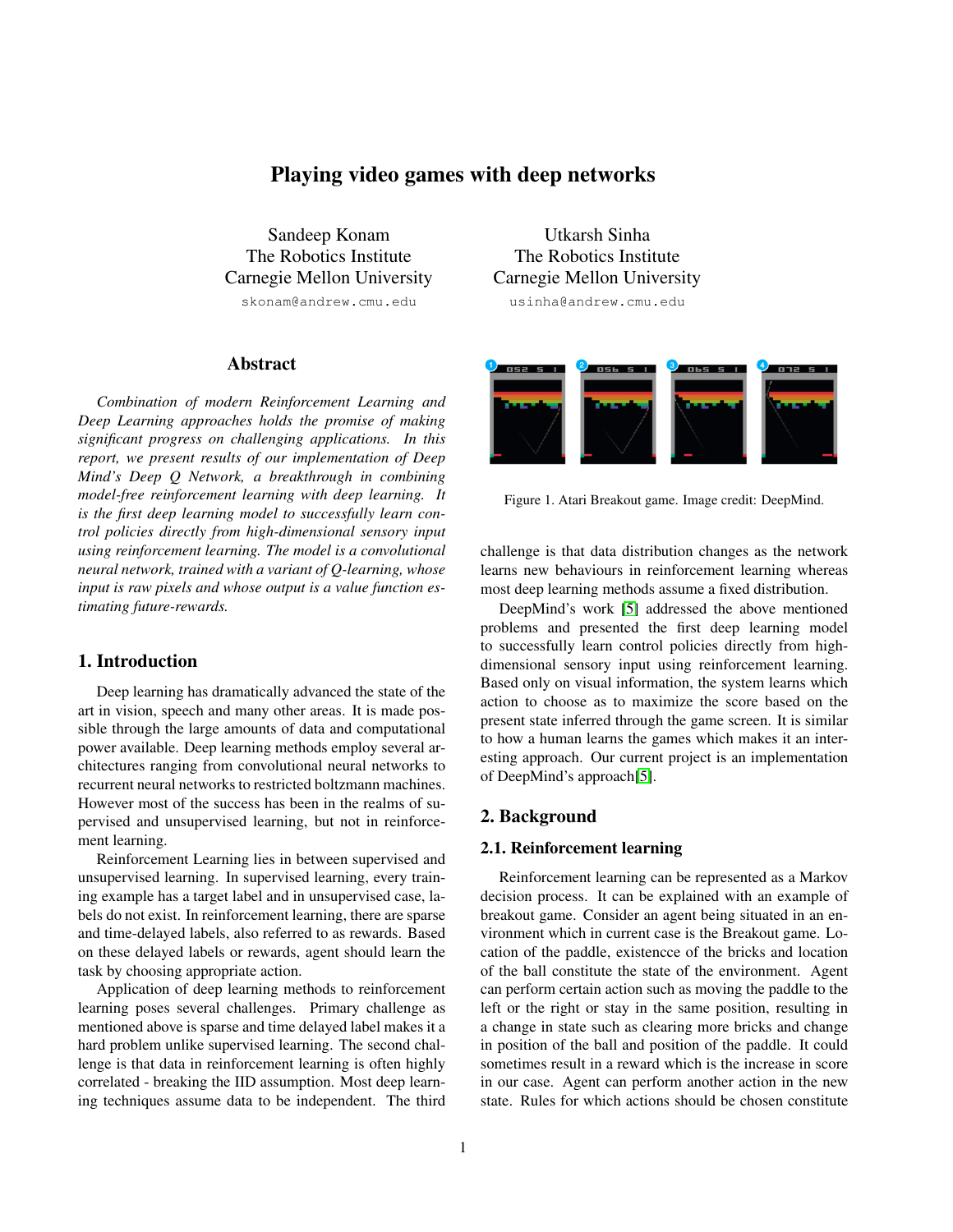

Figure 2. Reinforcement learning problem

policy. Environment in which the agent operates can be considered stochastic.

The set of states and actions, together with rules for transitioning from one state to another, make up a Markov decision process. One episode of this process captured from one game forms a finite sequence of states, actions and rewards:

 $s_0,a_0,r_1,s_1,a_1,r_2,\ldots,s_{n-1},a_{n-1},r_{n-1},s_n$ 

Here  $s_i$  represents the state,  $a_i$  is the action and  $a_{i+1}$  is the reward after performing the action. The episode ends with terminal state  $s_n$  which can be referred to as "end of game" or "game over" screen. A Markov decision process relies on the Markov assumption, that the probability of the next state  $s_{i+1}$  depends only on current state  $s_i$  and action  $a_i$ , but not on preceding states or actions

# 3. System overview

In this section, we provide an overview about the task and how it is formulated in terms of a deep neural network.

#### 3.1. Task

Goal is to train the network so that based on a picture of the game screen as shown in Figure 1, system should be able to choose an action. On executing this action, there is a change in state and it eventually receives the reward. The network should choose an optimal action that maximizes this reward. Based on this information and through playing the game numerous times, the system learns the rules of the game and play it. There is no prior information about the rules or objects of interested is provided to the network.

### 3.2. Approach

The input to the network at any time point consists of the four consecutive game screens, so that system is given not only the last position, but also a bit of information about how the situation in the game has evolved recently. This input is then passed through three successive hidden layers of neurons and finally to the output layer of the deep network. The output layer has one node for each possible action and the activation of those nodes indicates the expected reward from each of them. The action with the highest activation is picked as the best action and is executed.



<span id="page-1-0"></span>Figure 3. Formulations of Deep-Q-network; *Left*: naive formulation, *Right*: optimized formulation used for simultaenous computation of all possible button combinations.

# 4. System components

### 4.1. Deep Q Network

We can represent the Q-function with a neural network, that takes the state (four game screens) and action as input and outputs the corresponding Q-value (Figure [3,](#page-1-0) left). Alternatively we could take only game screens as input and output the Q-value for each possible action (Figure [3,](#page-1-0) right). This approach has the advantage that if we want to perform a Q-value update or pick the action with the highest Q-value, we only have to do one forward pass through the network and have all Q-values for all actions available immediately. This approach was introduced in DeepMinds work [\[5\]](#page-3-0).

The network used is a classical convolutional neural network [\[3\]](#page-3-1) with three convolutional layers, followed by two fully connected layers (Table [1\)](#page-2-0). Unlike object recognition networks, the network doesnt have any pooling layers. Pooling layers are used to buy translation invariance the network becomes insensitive to the location of an object in the image. That makes perfectly sense for a classification task like ImageNet, but for games the location of the ball is crucial in determining the potential reward and this information shouldnt be discarded.

From Table [1\)](#page-2-0), it can be noticed that inputs to the network are four  $84 \times 84$  grayscale game screens. Outputs of the network are Q-values for each possible action (18 in case of Atari). Q-values can be any real values, which makes it a regression task, that can be optimized with simple squared error loss.

Given a transition  $\langle s, a, r, s' \rangle$ , the Q-values are updated in the following way:

- 1. Do a feedforward pass for the current state  $s$  to get predicted Q-values for all actions.
- 2. Do a feedforward pass for the next state  $s'$ and calculate maximum overall network outputs  $max_{a'}Q(s',a').$
- 3. Set Q-value target for action to  $r + \gamma \, max_{a'} Q(s', a')$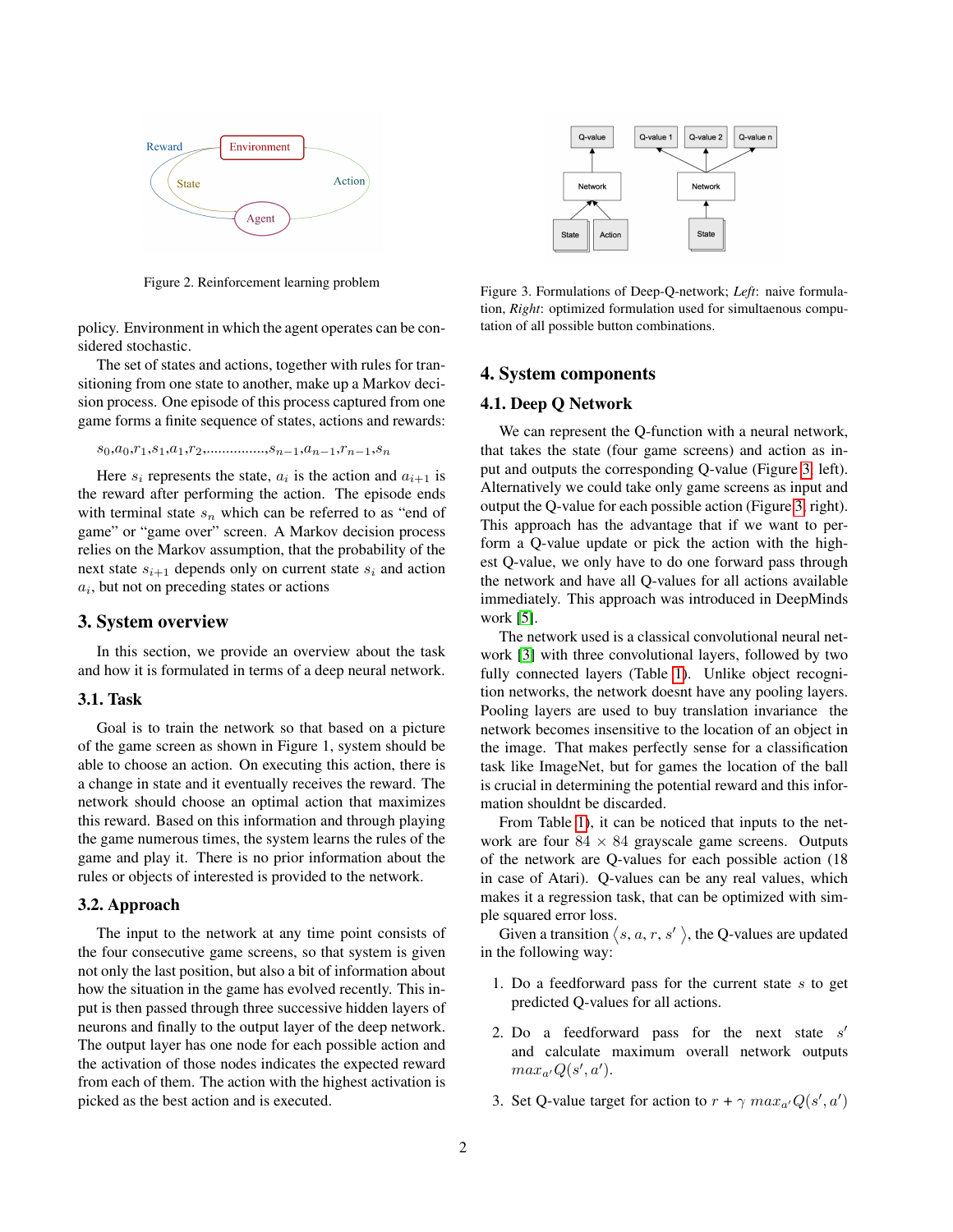| Layer | Input    | Filter size | Stride | Num filters | Activation | Output   |
|-------|----------|-------------|--------|-------------|------------|----------|
| conv1 | 84x84x4  | 8x8         |        | 32          | ReLU       | 20x20x32 |
| conv2 | 20x20x32 | 4x4         |        | 64          | ReLU       | 9x9x64   |
| conv3 | 9x9x64   | 3x3         |        | 64          | ReLU       | 7x7x64   |
| fc4   | 7x7x64   |             |        | 512         | ReLU       | 512      |
| fc5   | 512      |             |        | 18          | Linear     | 18       |

<span id="page-2-0"></span>Table 1. ConvNet architecture used for learning the Q-function

(use the max calculated in step 2). For all other actions, set the Q-value target to the same as originally returned from step 1, making the error 0 for those outputs.

4. Update the weights using backpropagation.

# 4.2. Experience Replay

As mentioned in Section 4.1, future reward can be estimated using Deep-Q-network and Q-function could be approximated using a convolutional neural network. But it turns out that approximation of Q-values using non-linear functions is not very stable. [\[5\]](#page-3-0) introduces tricks for the network to converge, out of which "Experience Replay" is the most important one. During gameplay all the experiences  $\langle s, a, r, s' \rangle$  are stored in a replay memory. When training the network, random minibatches from the replay memory are used instead of the most recent transition. This breaks the similarity of subsequent training samples, which otherwise might drive the network into a local minimum. Also experience replay makes the training task more similar to usual supervised learning, which simplifies debugging and testing the algorithm.

#### 4.3. Exploration-Exploitation

Q-learning attempts to solve the credit assignment problem it propagates rewards back in time, until it reaches the crucial decision point which was the actual cause for the obtained reward. When a Q-table or Q-network is initialized randomly, then its predictions are initially random as well. If an action with the highest Q-value is picked the action will be random and the agent performs crude exploration. As a Q-function converges, it returns more consistent Q-values and the amount of exploration decreases. So one could say, that Q-learning incorporates the exploration as part of the algorithm. But this exploration is greedy, it settles with the first effective strategy it finds. A simple and effective fix for the above problem is  $\epsilon$ -greedy exploration with probability choose a random action, otherwise go with the greedy action with the highest Q-value. In their system DeepMind actually decreases  $\epsilon$  over time from 1 to 0.1 in the beginning the system makes completely random moves to explore the state space maximally, and then it settles down to a fixed exploration rate.

# 5. Implementation details

Prototype of the system is built using the Torch framework[\[2\]](#page-3-2). It was trained on a system with an Intel i7 processor and the nVidia 980 Ti graphics processor.

### 5.1. Arcade Learning Environment

To simulate the game we use Atari Learning Environment (ALE)[\[1\]](#page-3-3). It is a game simulator which allows to programmatically send player commands and receive the game output (image of the game screen, score, state of the game). The team at DeepMind has open-sourced the Lua wrapper for the framework. The framework provides simple commands to load specific ROMs, which are freely available on the internet.

During out experiments, we found that the framework is unable to support any arbitrary Atari 2600 game. This is due to the fact that the framework needs to have a perfect one-to-one correspondence between rewards and in-game actions. We worked around this by using only games that were supported by the framework.

# 5.2. Preprocessing

The Arcade Learning Environment provides us with a continuous stream of screenshots from games. Feeding these images directly into the neural network is possible but isn't recommended. Instead, we apply some basic preprocessing to help the neural network learn the Q function.

The screenshots are  $160 \times 120$  is size and contain three channels. For each game, we manually created a crop window for the playing field. This ensures metadata like game score and number of lives do not affect training. We then scale these cropped images into  $84 \times 84$  windows. This window is then fed into the network. We use the same crop window and scaling technique for both training and testing.

### 5.3. Training Details

We trained the neural network from scratch on three different games - Defender, Space Invaders and Breakout. The network initialized using gaussian weights and trained over a period of one week each. We used a discount factor  $\gamma = 0.99$  to account for future rewards. To run gradient